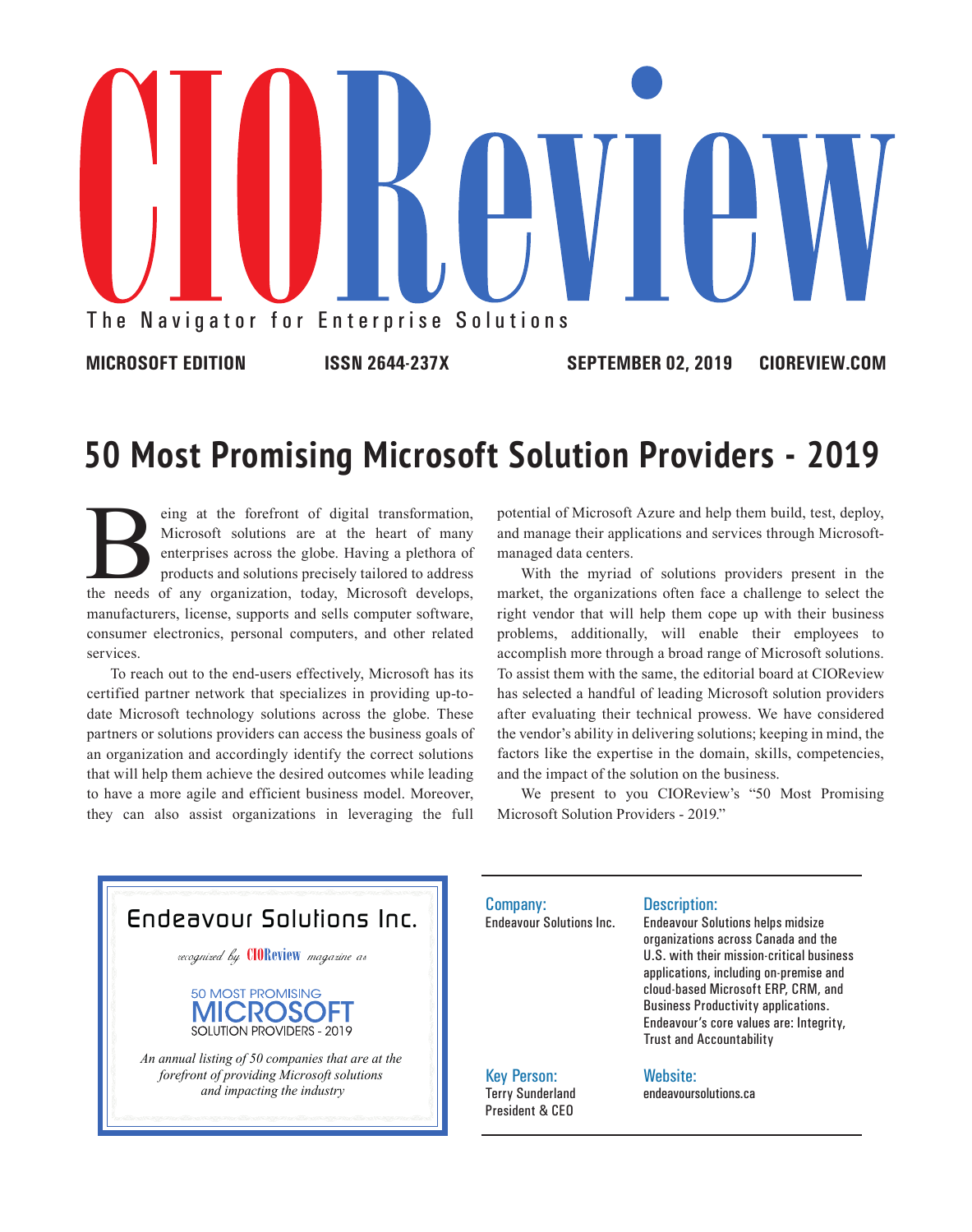### SOLUTION PROVIDERS - 2019 50 MOST PROMISING **MICROSOFT**

# Endeavour Solutions Inc. Bringing the Power of Microsoft to You

**The Microsoft Dynamics**<br> **The Microsoft Dynamics**<br> **The Microsoft Dynamics**<br> **The Microsoft Chapter**<br> **The Microsoft Chapter**<br> **The Microsoft Chapter**<br> **The Microsoft Chapter**<br> **The Microsoft Chapter**<br> **The Microsoft Chap** family of products has been constantly evolving empowering organizations streamlined business processes to boost productivity. Keeping pace with these constant product rollouts and updates, however, can be daunting for business leaders. As such, they seek and highly value the guidance of an experienced consulting firm—with in-depth knowledge, and crossplatform experience—who can align Microsoft's broad spectrum of solutions with specific business requirements.

Enter Endeavour Solutions. Delivering exceptional advisory and support services, coupled with a proven track record of serving clients for over three decades, Endeavour is a sought-after Microsoft Gold Certified Partner serving both the Canadian and US markets.

Laser-focused on the development, implementation, upgrades, support, and training for Microsoft's Dynamics GP, Dynamics NAV/Business Central, Dynamics 365, Azure, PowerApps and Office 365, Endeavour has made considerable strides as a trusted Microsoft solutions partner for over 600 companies across Canada, U.S., Europe, and South America. "Endeavour draws on the rich experience of its ERP team for Dynamics GP and Dynamics NAV (the precursor to Business Central), and is well equipped to help clients with their transition to the cloud in the form of the modern cloud-ERP powerhouse, Microsoft Dynamics 365 Business Central," begins Steve Ewing, Director at Endeavour. With an impressive record of supporting Microsoft Dynamics clients, Endeavour is now accelerating its efforts to help their clients with the award winning Microsoft Dynamics 365 platform for ERP, CRM, and cloud applications. Endeavour adopts a step-by-step methodology to ensure that Dynamics 365 is configured to meet each clients' unique requirements and business needs in a cost-effective manner.

According to Terry Sunderland, President and CEO at Endeavour, the recent updates to the Microsoft Power Platform, which is a combination of PowerApps, PowerBI, and Microsoft Flow, building custom apps, creating reports, and automating workflows have never been easier. Endeavour is excited about the tight integration and embedded nature of PowerApps, the preferred development tool for CRM UI changes now, within the Dynamics 365 platform. With this, the company is unlocking innovative ways for its team to take CRM configurations to the next level. "From a CRM perspective, an improved version of PowerApps has now replaced the configuration



tools that our team previously used, allowing for enhanced customizations and development of new CRM applications. We look forward to leveraging our proficiency in application design and UX to assist clients with Power Platform," says Troy Bezanson, CRM Practice Lead at Endeavour.

With PowerApps, Endeavour's consultants help clients create line of business workflow applications that provide quick returns, in a streamlined way. Going a step further, Endeavour is primed to utilize PowerApps to build customized applications outside of the traditional core teams of finance, sales, or marketing. Be it compliance, operations, or even vendor management teams, Endeavour can build new cloud-applications that perform unique data capture and calculations—while securely sharing all the data across the organization. Sunderland mentions, "At Endeavour, we see this as an ability to add more value to our clients,